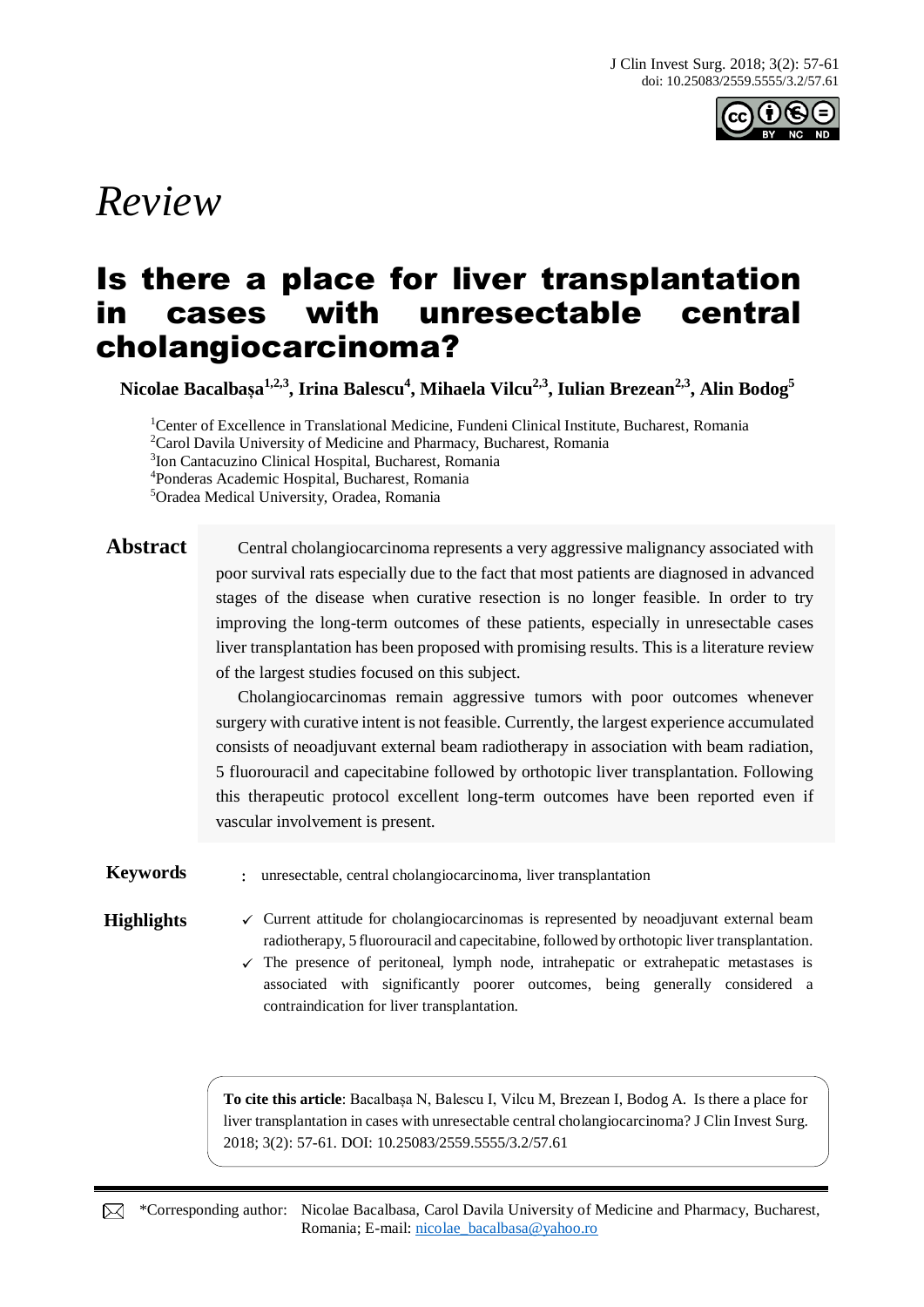# **Introduction**

Cholangiocarcinomas account for up to 10% of all primary liver malignancies and less than 3% of all gastrointestinal malignant tumors and originate from biliary tract epithelium or hepatic progenitor cells (1). Among liver malignancies, cholangiocarcinomas range for the second most common hepatic neoplastic disease, following hepatocarcinomas; however, their incidence reports a high rate of variation among different populations due to the different exposure to the main risk factors (2, 3). Similarly to other biliary tree malignant tumors, cholangiocarcinomas are associated with increasing age, presenting a peak of incidence between 55 and 74 years old as well as with the male sex (4). Other risk factors for developing cholangiocarcinomas are represented by exposure to Thorotrast, Caroli's disease, hepatolithiasis, metabolic syndrome and bile duct cysts (5, 6).

When it comes to their clinical course, cholangiocarcinomas are recognized as having an aggressive biological behavior, associated with poor outcomes whenever surgery with curative intent is not feasible; therefore, is considered that only 25% of cases are amenable to radical surgery while the overall survival ranges between 25-30% (7, 8). Moreover, surgery is associated with a significant rate of postoperative complications and, consequently with a high morbidity rate (9).

Mainly, it is considered that there are two subtypes of cholangiocarcinomas: de novo lesions, diagnosed in effective therapeutic strategy for hepatic carcinomas, the patients with no previous biliary pathology and they usually develop in the hilar region and secondary lesions, developed on pre-existent biliary diseases such as primary sclerosing cholangitis (10-12). In the second However, the initial results were rather discouraging, eventuality the overall prognostic is even scarcer (9, 12). According to the anatomical localization, cholangiocarcinomas are classified into three categories: intrahepatic lesions (accounting for 15-20% of cases), perihilar lesions (accounting for 60-70% of cases) and distal lesions (representing 20-30% of cases). According to this classification the three categories present certain common features but also important differences responsible for the particular outcomes of each lesion liver transplantation in a significant number of centers (13). However, the most recent classification from the (17). However, later on the oncologic therapies such as World Health Organization (WHO) and the Union for radiotherapy and chemotherapy reported a significant International Cancer Control (UICC) only to two anatomical categories: intrahepatic oncological therapies followed by transplantation was cholangiocarcinomas (developing from the second order reconsidered (12). Interestingly, certain authors report bile ducts and the more proximal bile ducts) and that patients with hilar cholangiocarcinomas have a

extrahepatic lesions (including lesions originating from the two main hepatic bile ducts – Klatskin tumors and more distal tumors originating from the common bile duct but excluding Vater's ampulla tumors) (14, 15).

# **Discussions**

### • Principles of surgery in cholangiocarcinomas

The main objective of the surgical approach of cholangiocarcinomas is represented by achieving a radical resection; this goal is achieved if the margins' status is R0 (no residual tumor). Other possibilities after surgery are represented by R1 resection (microscopic remnant tumoral volume) or R2 resection (macroscopic residual tumoral volume). However, it seems that only cases benefiting from R0 resection report a significant improvement of the overall survival; therefore, is considered that only 20% of cases diagnosed with cholangiocarcinomas are candidates for resection with curative intent (1). Moreover, even if curative resection is feasible, another important aspect which should be taken in consideration is related to the remnant liver volume; although in certain cases radical resection with curative intent is technically feasible, if the remnant volume of the liver does not exceed 30% of the total volume of the liver postoperative organ failure risk is significant, therefore is considered that surgery should not be performed (1).

• Therapeutic strategies in unresectable cholangiocarcinomas

Once liver transplantation was proved to be an method was also proposed for cases with cholangiocarcinomas from the early 60's in order to improve the overall outcomes of these patients. with increased rates of relapse; for example, the Cincinnati Transplant Tumor Registry reported a 5-year survival rate after transplantation of 28% and a 51% rate of recurrence, the most commonly reported relapses being reported within the first two years at the level of the liver graft (in 47% of cases) and lungs respectively (in 30% of cases) (16). In consequence, the diagnostic of cholangiocarcinoma became a contraindication for improvement; in consequence, association between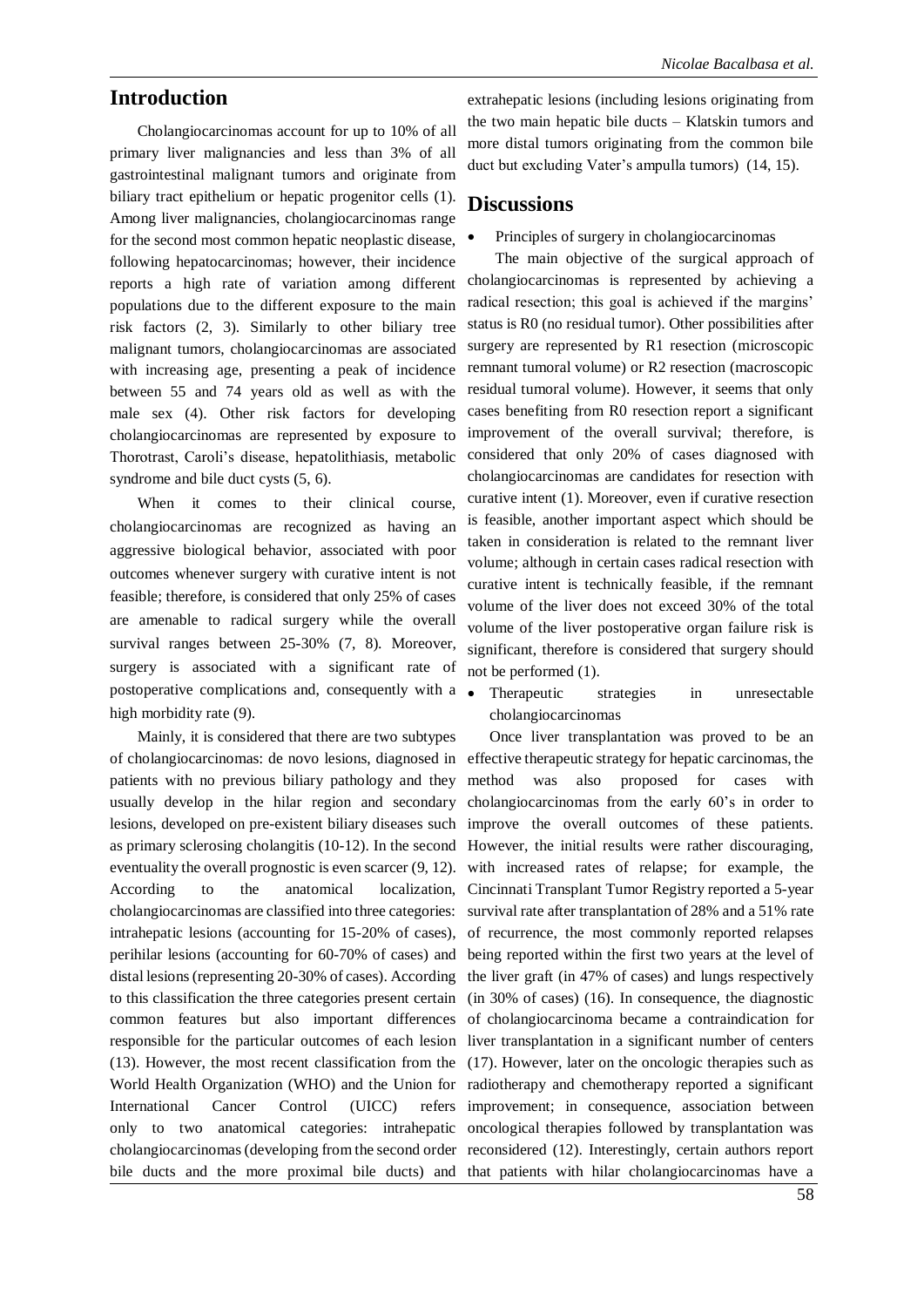poorer outcome after neoadjuvant chemo-radiation presence of metastatic lesions was excluded so the followed by orthotopic liver transplantation when patients were further submitted to liver transplantation; compared with patients who develop cholangiocarcinomas on pre-existent biliary diseases (12). These outcomes might be explained through the fact that performing liver transplantation in a patient with pre-existent biliary disease will eliminate other potential malignant transformations originating from the hepatic parenchyma, which might had been the theatre for recurrent biliary tree infections (18).

It has been more than 25 years since the researchers from Mayo Clinic proposed an innovative therapeutic protocol in order to maximize the long-term outcomes for the patients with unresectable central cholangiocarcinomas. The protocol consisted of administration of external beam radiotherapy (up to 45Gy) delivered over three weeks followed by a single dose of transcatheter brachytherapy (up to 30Gy) and concomitant 5-fluorouracil administration. After ending months three cases developed recurrent disease; the this protocol oral capecitabine was given in all cases overall survival rate was 100% at 1 year, 83.3% at 3 until orthotopic liver transplantation was possible (19). years and 83.3% at 5 years, demonstrating that in From the year of 2000, when the first results were selected cases a significant benefit in terms of survival reported, researchers from Mayo Clinic presented excellent results after performing this technique, with overall survival rates of 92%, 81% and 74% at 1, 3- and 5-year follow-up (9). These data seem to be also the significantly lower rates of perioperative deaths when compared to other similar studies (12).

researchers from Mayo Clinic regarding the role of liver transplantation in cholangiocarcinomas included 90 liver transplantation and the long-term outcomes; patients submitted to neoadjuvant chemo-irradiation moreover, the authors underlined the fact that the two followed by liver transplantation after 1993. The patients reporting the longer survival spent more than presence of vascular involvement wasn't considered as six months on the waiting list (12). The same study exclusion criteria; contrarily, the presence of underlined the fact that the only significant prognostic intrahepatic or extrahepatic metastases as well as the factor was related to the absence of residual tumor at the association of gallbladder involvement was considered end of liver transplantation. Due to the fact that this as contraindications. Similarly, to the previous study, factor cannot be assessed during the preoperative the neoadjuvant therapy included 4000 to 4500 cGy of workup (being considered that it can be correctly external radiation therapy followed by 2000 to 3000 cGy estimated only after ending the phase of liver resection) of transcatheterial irradiation and concomitant 5- the authors went further and studied whether there can fluorouracil while capecitabine was administrated until be established a connection between the preoperative liver transplantation. Moreover, before performing levels of CA 19-9 and the completeness of resection; laparotomy including serial biopsies from the regional is strongly predictable for the presence of residual tumor lymph nodes, peritoneum was performed. The study after liver resection (12). Similar results in regard with initially included 148 patients; however, after CA 19-9 levels and the overall survival was reported by performing the staging laparotomy only in 90 cases the the researchers from Mayo Clinic (22).

the authors reported a 5-year survival rate after transplantation of 71% (20).

bile ducts; in the meantime, it will entirely replace the patients with unresectable cholangiocarcinomas without Another interesting therapeutic strategy was presented by Lunsford et al. in the study presented in The Lancet Gastroenterology and Hepatology, in 2018 (21). The study is a prospective one and included extrahepatic or vascular involvement who were submitted to neoadjuvant chemotherapy (gemcitabinecisplatin or gemcitabine-capecitabine protocol) followed by liver transplantation if they reported a radiological stabilization of the disease within six months. The study included six such patients who benefitted from liver transplantation after a median duration from diagnostic of 26 months, all patients being submitted to neoadjuvant chemotherapy while awaiting liver transplant. After a median follow-up interval of 26 can be expected (21).

> • Factors influencing the overall outcomes after liver transplantationfor unresectable cholangiocarcinomas

result of an improved perioperative outcome, with therapeutic strategy is related to the influence of the time One of the largest studies published by the al. the authors reported a surprising finding, that there orthotopic liver transplantation, in all cases a staging they concluded that a higher than 100 levels of CA 19-9 An interesting subject for patients included in this spent on the waiting list before transplantation and the overall outcomes; in the study conducted by Duignan et was no correlation between the time spent on waiting for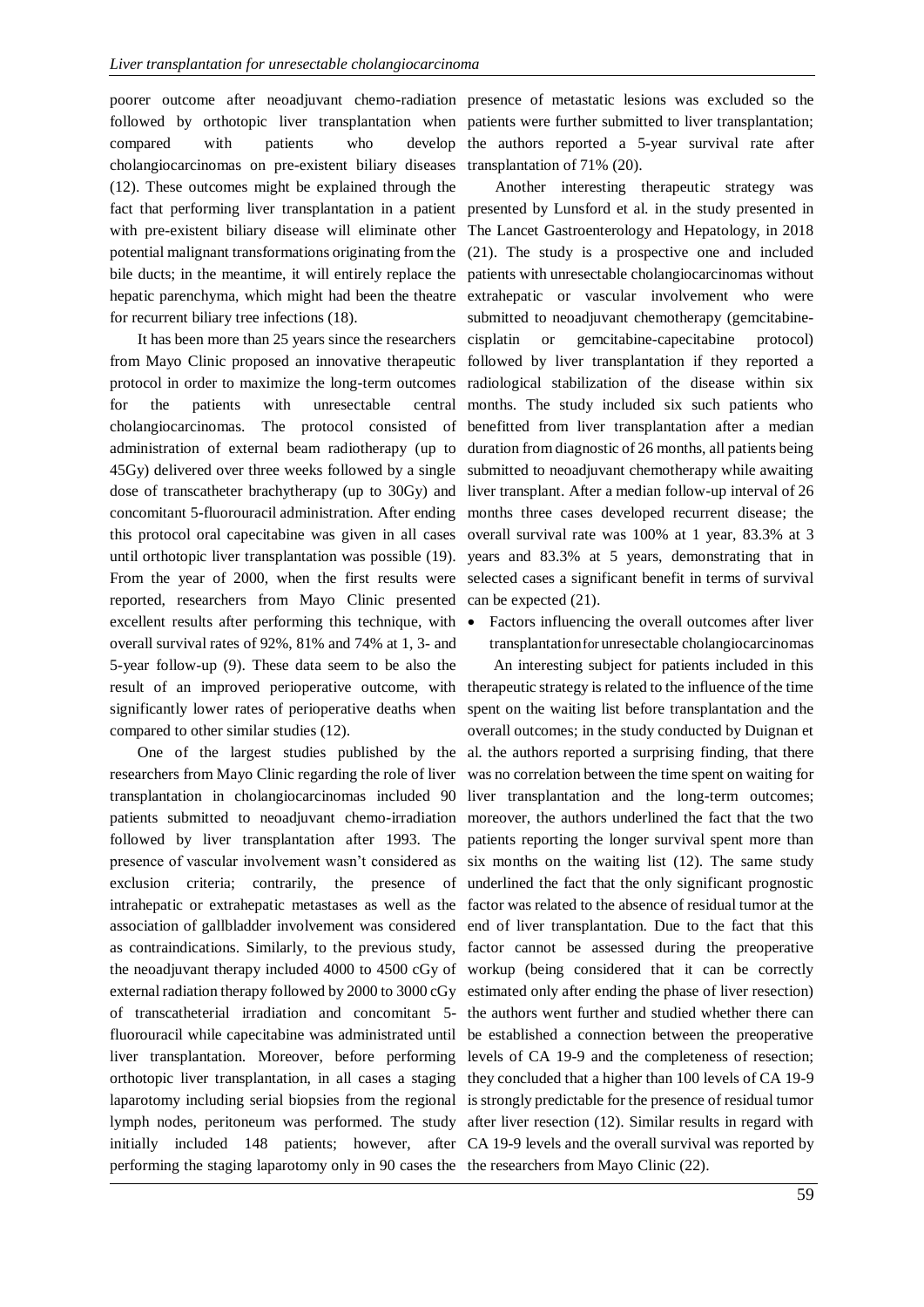Another study published by Heimbach et al. at Mayo Clinic demonstrated that the most important factors negatively influencing survival were represented by older age, prior cholecystectomy, CA 19-9 level higher than 100 at the moment of transplantation, presence of visible mass at imaging and prolonged waiting time ; other factors influencing the recurrence risk were represented by residual lesions in the explanted liver larger than 2 cm, higher tumoral grades as well as the presence of perineural invasion (23).

## **Conclusions**

Cholangiocarcinomas remain aggressive tumors with poor outcomes whenever surgery with curative intent is not feasible. The option of liver transplantation, initially proposed in the early 60's which had been initially considered as inefficient due to the high rate of 6. relapse, was reconsidered later on in association with perioperative oncologic treatment. Nowadays the largest experience originates from the Mayo Clinic and consists of neoadjuvant external beam radiotherapy in association with beam radiation, 5 fluorouracil and capecitabine followed by orthotopic liver transplantation. Following this therapeutic protocol excellent long-term outcomes have been reported even if vascular involvement is present. However, the presence of peritoneal, lymph node, intrahepatic or extrahepatic metastases is associated with significantly poorer outcomes and therefore is considered as a formal contraindication for liver transplantation.

## **Conflict of interest disclosure**

There are no known conflicts of interest in the publication of this article, and there was no financial support that could have influenced the outcomes. The manuscript was read and approved by all authors.

# **Compliance with ethical standards**

Any aspect of the work covered in this manuscript that has involved human patients has been conducted with the ethical approval of all relevant bodies and that such approvals are acknowledged within the manuscript.

# **References**

- 1. Hoyos S, Navas MC, Restrepo JC, Botero RC. Current controversies in cholangiocarcinoma. *Biochim Biophys Acta Mol Basis Dis*. 2018; 1864(4): 1461-67. PMID: 10.1016/j.bbadis.2017.07.027
- 2. International Agency for Research on Cancer (IARC), GLOBOCAN 2012: Estimated Cancer

Incidence, Mortality and Prevalence Worldwide in 2012. [http://globocan](http://globocan/).iarc.fr/Default.aspx

3. Khan SA, Toledano MB, Taylor-Robinson SD. Epidemiology, risk factors, and pathogenesis of cholangiocarcinoma. *HPB (Oxford)*. 2008; 10: 77- 82. PMID: 18773060,

DOI: 10.1080/13651820801992641

- 4. Shaib YH, Davila JA, McGlynn K, El Serag HB. Rising incidence of intrahepatic cholangiocarcinoma in the United States: a true increase? *J Hepatol.* 2004; 40(3): 472-77. PMID: 15123362, DOI: 10.1016/j.jhep.2003.11.030
- 5. Lazaridis KN, LaRusso NF. The Cholangiopathies. *Mayo Clin Proc*. 2015; 90(6): 791-800. PMID: 25957621, DOI: 10.1016/j.mayocp.2015.03.017
- 6. Banales JM, Cardinale V, Carpino G et al. Expert consensus document: Cholangiocarcinoma: current knowledge and future perspectives consensus statement from the European Network for the Study of Cholangiocarcinoma (ENS-CCA). *Nat Rev Gastroenterol Hepatol*. 2016; 13(5): 261-80. PMID: 27095655, DOI: 10.1038/nrgastro.2016.51
- 7. Silva MA, Tekin K, Aytekin F, Bramhall SR, Buckels JA, Mirza DF. Surgery for hilar cholangiocarcinoma; a 10 year experience of a tertiary referral centre in the UK. *Eur J Surg Oncol.* 2005; 31(5): 533-39. PMID: 15922889, DOI: 10.1016/j.ejso.2005.02.021
- 8. Burke EC, Jarnagin WR, Hochwald SN, Pisters PW, Fong Y, Blumgart LH. Hilar Cholangiocarcinoma: patterns of spread, the importance of hepatic resection for curative operation, and a presurgical clinical staging system. *Ann Surg*. 1998; 228(3): 385-94. PMID: 9742921
- 9. Rosen CB, Darwish MS, Heimbach JK, Nyberg SL, Nagorney DM, Gores GJ. Neoadjuvant therapy and liver transplantation for hilar cholangiocarcinoma: is pretreatment pathological confirmation of diagnosis necessary? *J Am Coll Surg*. 2012; 215(1): 31-8. PMID: 22621893, DOI: 10.1016/j.jamcollsurg.2012.03.014
- 10. Klatskin G. Adenocarcinoma of the hepatic duct at its bifurcation within the porta hepatis. An usual tumor with distinctive clinical and pathological features. *Am J Med*. 1965; 38: 241-56.
- 28756216 DOI: 11. Blechacz B, Gores GJ. Cholangiocarcinoma: advances in pathogenesis, diagnosis, and treatment. *Hepatology*. 2008; 48(1): 308-21. PMID: 18536057 DOI: 10.1002/hep.22310